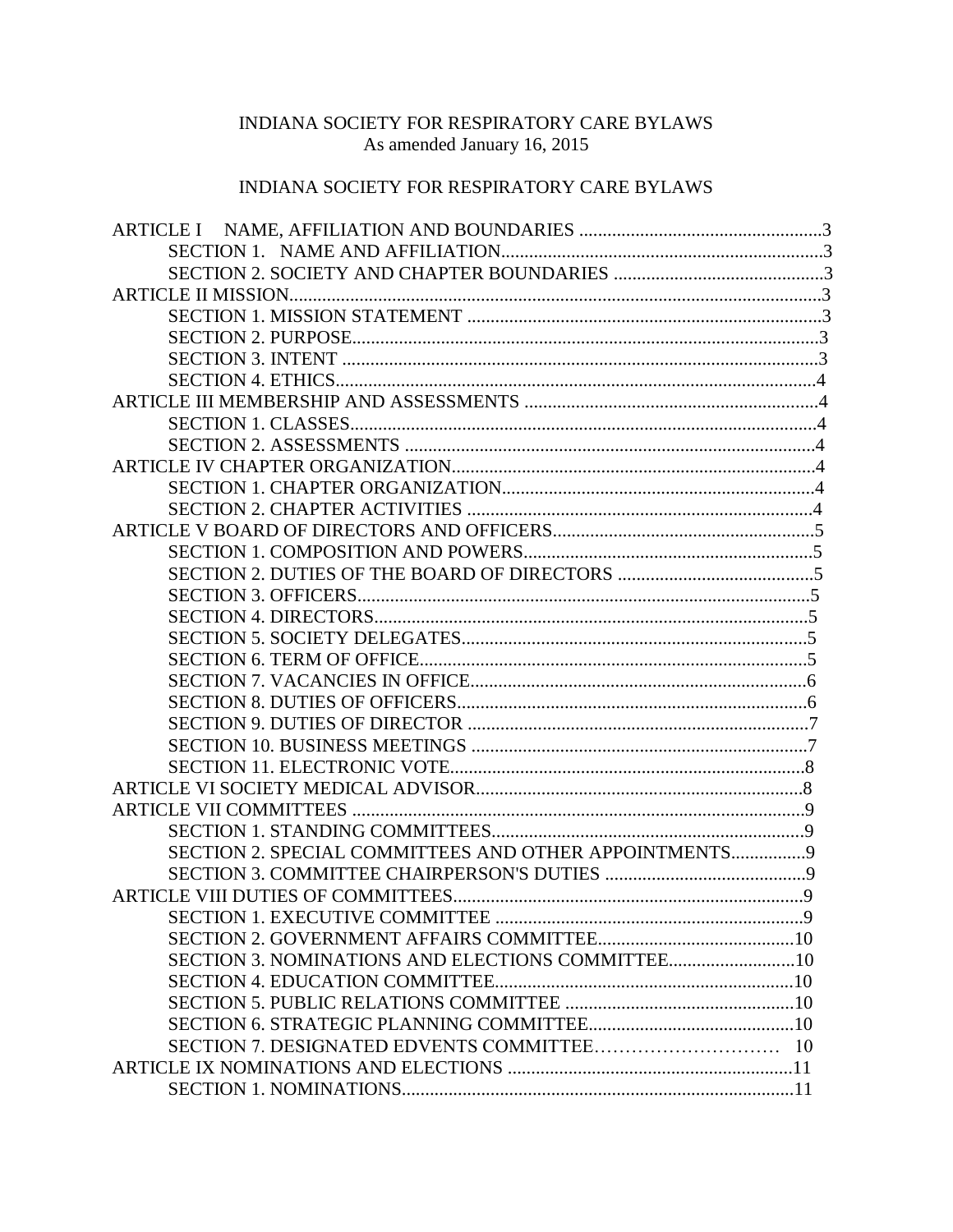### ARTICLE I NAME, AFFILIATION AND BOUNDARIES

### SECTION 1. NAME AND AFFILIATION

This organization shall be known as the Indiana Society for Respiratory Care, hereinafter referred to as the Society, a chartered affiliate of the American Association for Respiratory Care, hereinafter referred to as the AARC, which is incorporated under the General Not for Profit Corporation Act of the State of Illinois. This Society shall abide by the rules and regulations of the AARC as promulgated from time to time.

#### SECTION 2. SOCIETY AND CHAPTER BOUNDARIES

The area included within the boundaries of this Society shall be the boundaries of the State of Indiana. The Society shall be divided into geographic Chapters, as determined by the Board of Directors.

### ARTICLE II MISSION

## SECTION 1. MISSION STATEMENT

The mission of the Indiana Society for Respiratory Care is to provide proactive leadership in the delivery of respiratory care and promote professionalism among respiratory care practitioners.

#### SECTION 2. PURPOSE

a. To encourage and develop on a regional basis educational programs for those persons interested in the field of respiratory care.

b. To advance the science, technology, ethics and art of respiratory care through regional institutes, meetings, lectures and the preparation and distribution of a newsletter and other material.

c. To facilitate cooperation among respiratory care practitioners and the medical profession, hospitals, service companies, industry and other agencies within the state interested in respiratory care.

d. Provide education to the general public in pulmonary health promotion and disease prevention.

#### SECTION 3. INTENT

a. No part of the net earnings of the Society shall inure to the benefit of any private member or individual, nor shall the corporation perform particular services for individual members thereof.

b. Distribution of the funds, income, and property of the Society may be made to charitable, educational, scientific or religious corporations, organizations, community chests, foundations or other kindred institutions maintained and created for one or more of the foregoing purposes if at the time of distribution the payees or distributees are exempt from income taxation under the provisions of Section 501, 2055, and 2522 of the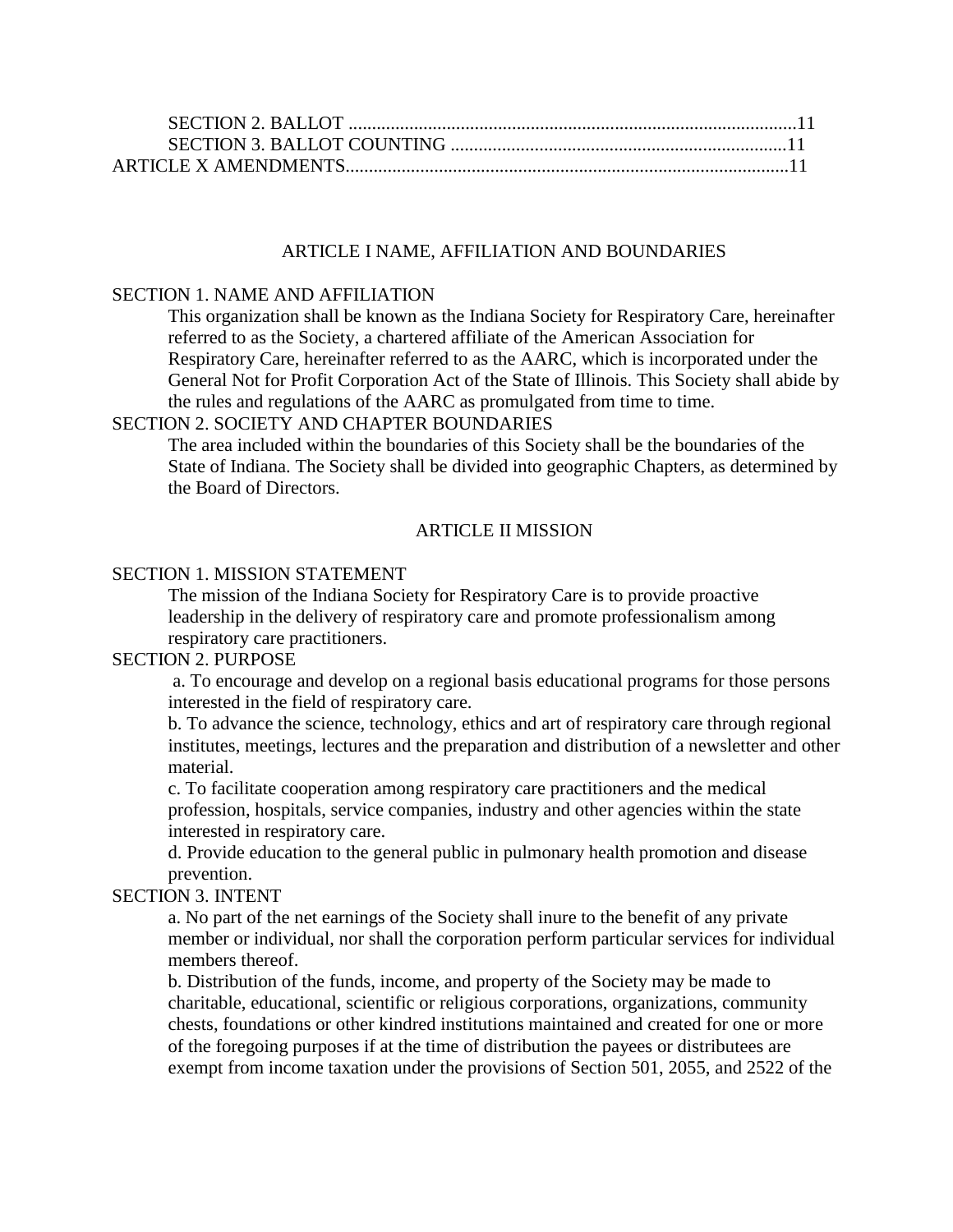Internal Revenue Code, or any later or other sections of the Internal Revenue Code which amend or supersede the said sections.

### SECTION 4. ETHICS

a. This Society shall not commit any act which shall constitute unauthorized practice of medicine under the laws of the State of Illinois in which the parent Association is incorporated, or of the state of Indiana.

b. Compliance with the AARC Bylaws and the Society's Bylaws are required for Society membership. If the conduct of any Society member shall appear, by report of the Society or the AARC Judicial Committee, to be in willful violation of the Bylaws or standing rules of this Society or the AARC, or prejudicial to this Society's interests as defined in the AARC Code of Ethics, the Board of Directors may, by a two-third (2/3) vote of its entire membership, suspend or expel such a member. All such suspension or expulsion actions shall be reported immediately to the AARC Judicial Committee.

## ARTICLE III MEMBERSHIP AND ASSESSMENTS

### SECTION 1. CLASSES

The membership of this Society shall include four [4] classes: Active, Associate, Student, and Special, as defined in Article III of the AARC Bylaws.

## SECTION 2. ASSESSMENTS

The Society shall have the right to assess dues for all classes of membership, except for individuals who have been awarded Life or Honorary membership by the AARC. Dues for membership to the Society may be established by the Board of Directors.

### ARTICLE IV CHAPTER ORGANIZATION

#### SECTION 1. CHAPTER ORGANIZATION

a. Chapter boundaries shall be by counties only, as determined by the Board of Directors. b. Membership in a Chapter shall be determined by mailing address.

c. The internal organization of the Chapters, except where in conflict with these Bylaws,

shall not be the concern of this document.

### SECTION 2. CHAPTER ACTIVITIES

a. The activities of each Chapter shall be directed by two (2) elected Directors.

b. Each Chapter organization shall be encouraged to expand the membership of the AARC, promote participation of members in the Society's governance, and develop educational activities and such other activities as are consistent with the Articles of Incorporation of these Bylaws.

#### ARTICLE V BOARD OF DIRECTORS AND OFFICERS

### SECTION 1. COMPOSITION AND POWERS

a. The executive government of this Society shall be vested in a Board of Active Members comprised of Officers and Directors

b. The Board of Directors shall have the power to declare an office vacant by a two-thirds (2/3) vote, upon refusal or neglect of any member of the Board to perform the duties of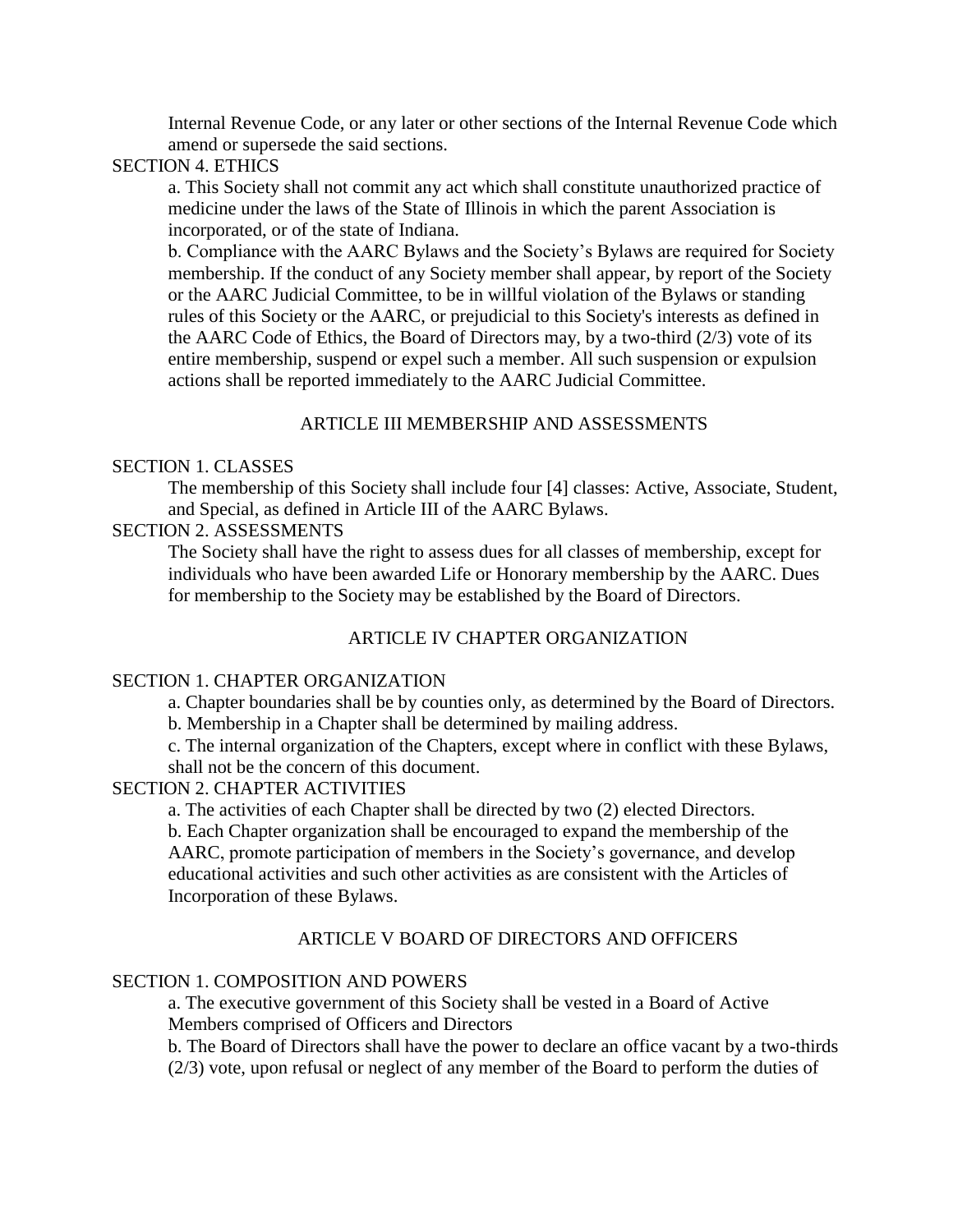that office, or for conduct it deems prejudicial to the Society. Written and/or electronic notice shall be given to the member that the office has been declared vacant.

## SECTION 2. DUTIES OF THE BOARD OF DIRECTORS

a. Supervise all business and activities of the Society within the limitations of these Bylaws.

b. Adopt and rescind standing rules of the Society.

c. Determine remuneration, stipends, the amount of membership dues and other related matters, after consideration of the budget.

d. Elect a Medical Advisor or Advisors.

### SECTION 3. OFFICERS

The officers of the Society shall be: President, President-Elect or Past President, Secretary, Treasurer and the Society Delegate serving the second (2nd) biennium of his or her term. The offices of President-Elect and Past President shall not be occupied concurrently.

SECTION 4. DIRECTORS There shall be two Directors from each Chapter.

## SECTION 5. SOCIETY DELEGATES

a. There shall be two (2) Delegates to the AARC, elected in alternating bienniums. b. The Society Delegate serving the second (2nd) biennium of his or her term shall be a voting member of the Board of Directors. The Delegate serving the first (1st) biennium of his or her term shall be a non-voting member of the Board of Directors.

c. The Society Delegate shall not serve more than two (2) consecutive terms in the same office.

## SECTION 6. TERM OF OFFICE

a. The term of office for Society officers shall be for two (2), years, except the Society Delegate, whose term of office shall be four (4) years, and the Past-President and President Elect, whose terms of office shall be one (1) year. The term shall begin immediately following the annual business meeting. The President shall not serve more than one (1) consecutive term in the same office. The Secretary and Treasurer shall not serve more than two (2) consecutive terms in the same office. An individual may not concurrently hold more than one position on the Board of Directors.

b. The term of office for Directors shall be two (2) years, and shall begin January 1st following the annual election.

## SECTION 7. VACANCIES IN OFFICE

a. In the event of a vacancy in the office of President, the President-Elect or immediate PastPresident shall assume the duties of the President to serve the unexpired term. If the President Elect becomes Acting President, he or she shall also serve his or her own successive term as President.

b. In the event of a vacancy in the office of President-Elect, the Society Delegate serving the first (1st) biennium of his or her term shall assume the duties, but not the office, of President-Elect, as well as those of the Society Delegate, until the next regularly scheduled election.

c. In the event of a vacancy in the office of Past-President, the Society Delegate serving the first biennium of his or her term shall assume the duties, but not the office, of Past President, as well as those of the Society Delegate.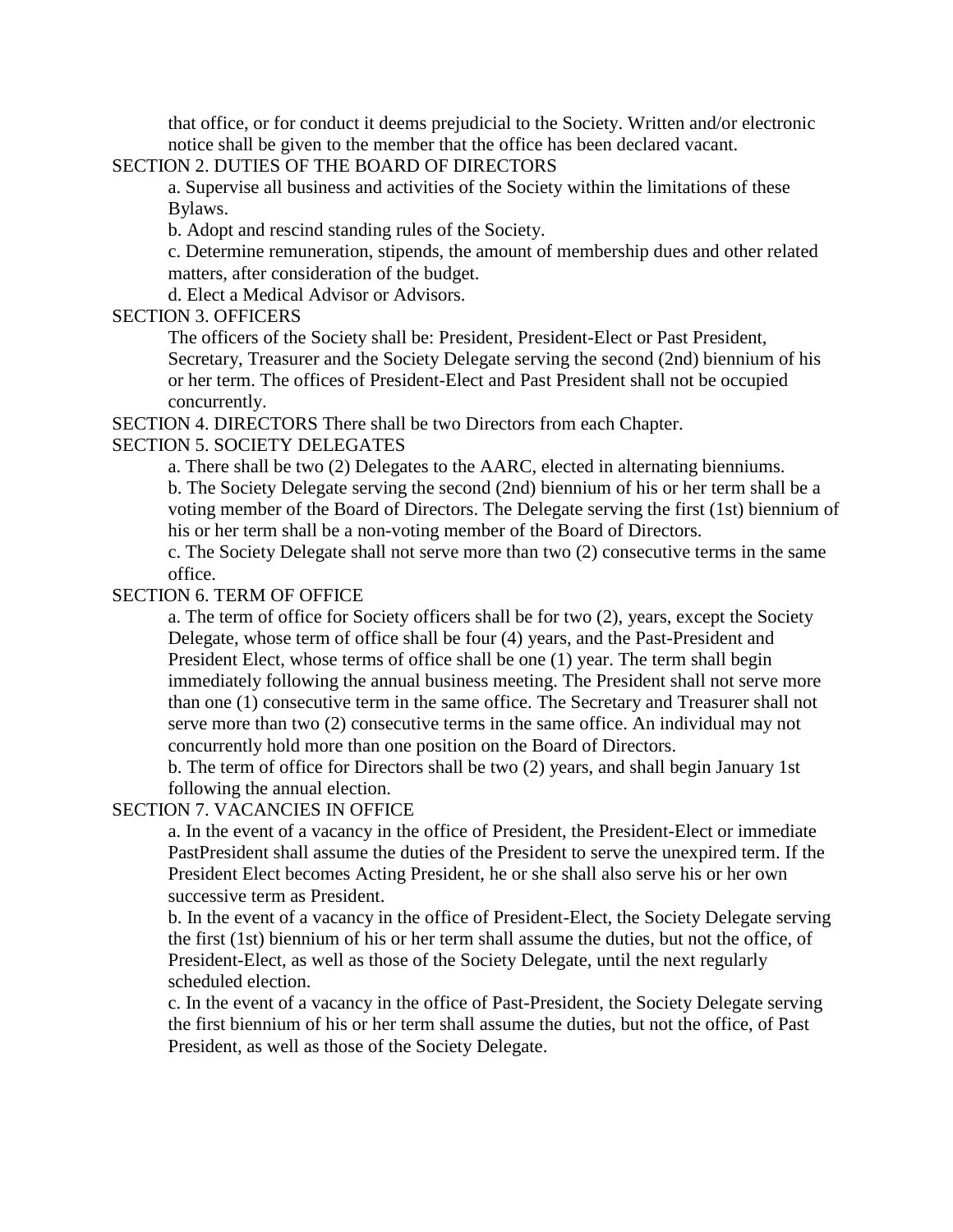d. In the event of a vacancy in the office of Secretary, the Treasurer shall assume the duties, but not the office, of Secretary, as well as those of Treasurer, until the next scheduled election.

e. In the event of a vacancy in the office of Treasurer, the Secretary shall assume the duties, but not the office, of Treasurer, as well as those of Secretary, until the next scheduled election.

f. In the event of a vacancy in the office of Society Delegate, the President Elect or Past President shall assume the duties, but not the office, of Delegate, as well as those of President Elect or Past President. If the vacancy is that of the Delegate serving the second (2nd) biennium of his or her term, the President Elect or Past President shall complete the term of the Delegate. If the vacancy is that of the Delegate serving the first (1st) biennium of his or her term, the Society membership shall, at the next scheduled election, elect an individual to complete the term of the vacated Delegate. g. In the event of a vacancy in the office of Director, the Board of Directors shall, at the next scheduled meeting, appoint a qualified member of the Society to serve as Director until the next scheduled election.

### SECTION 8. DUTIES OF OFFICERS

a. President – The President shall be the chief executive officer of the Society. The President shall preside at all meetings of the board of Directors; prepare an agenda for each meeting of the Board of Directors and submit it to the members of the Board not fewer than fifteen (15) days prior to each meeting. The President shall prepare an agenda for the annual business meeting and submit it to the membership not fewer than thirty (30) days prior to the meeting, in accordance with Article VIII of these bylaws. The President shall present to the Board of Directors and membership an annual report of the Society activities, and appoint standing and special committees, subject to the approval of the Board of Directors. The President shall Chair the Executive Committee; serve as an ex-officio member of all committees except the Nominations and Elections Committee. The President shall appoint a Society Parliamentarian and a Society Medical Director, in accordance with Article VI of these Bylaws. The President shall be a signatory on all accounts.

b. President-Elect – The President-Elect shall become Acting President and shall assume the duties of the President in the event of the President's absence, resignation or disability, and will continue to carry out the duties of the President-Elect. The President-Elect shall chair or serve on Committees, and shall perform such other duties as shall be assigned by the President or the Board of Directors. The President-Elect shall serve on the Executive Committee, and may be a member of the Society's delegation to the AARC. The PresidentElect shall prepare objectives for various committees that will be under the President's direction during his or her term as President. The President-Elect shall be a signatory on all accounts.

c. Past President – The Past President shall assume the duties but not the office of the President in the event of the President's absence, resignation or disability, and will continue to carry out the duties of the Past President. The Past President shall chair or serve on Committees, and shall perform such other duties as shall be assigned by the President or the Board of Directors. The Past President shall serve on the Executive Committee, and may be a member of the Society's delegation to the AARC. The Past President shall be a signatory on all accounts.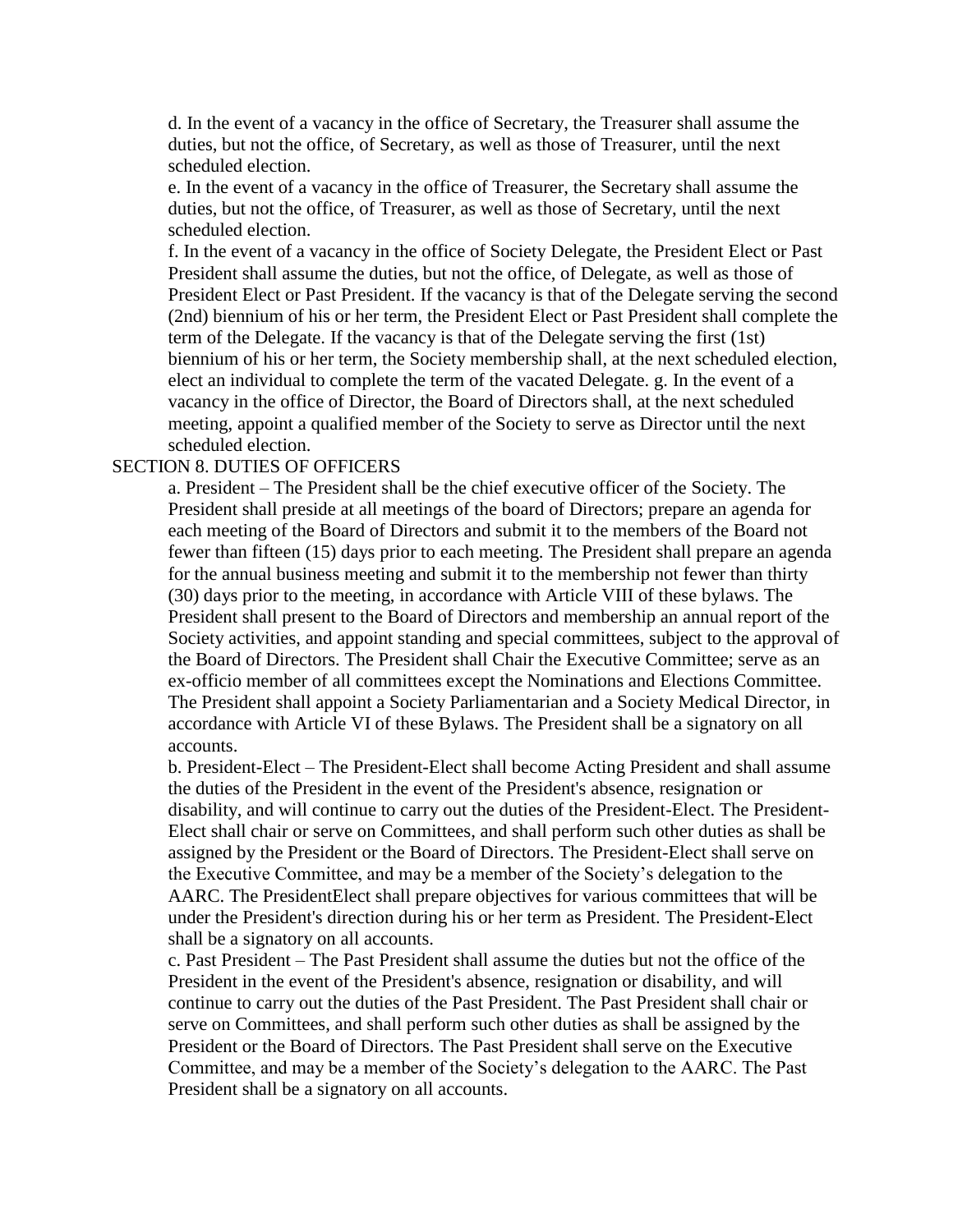d. Treasurer – The Treasurer shall have charge of all funds and securities of the Society, endorse checks, notes or other orders for payment of bills, disburse funds as authorized by the Board of Directors and/or in accordance with the adopted budget, and deposit funds as the Board of Directors may designate. The Treasurer shall see that full and accurate accounts are kept, and make a written year-to-date financial report at each meeting of the Board of Directors. The treasurer shall serve as a member of the Executive Committee, and chair or serve on other Committees as assigned by the President or the Board of Directors. At the expense of the Society, the Treasurer shall be bonded in an amount determined by the Board of Directors. The Treasurer will be a signatory on all accounts.

e. Secretary – The Secretary shall have charge of keeping the minutes of the Board of Directors meetings, and will submit a copy of the minutes of every meeting of the governing body and other business of the Society to the Executive Office of the AARC within ten (10) days following the meeting. The secretary shall submit a synopsis of Board minutes to the Public Relations Committee. The Secretary shall execute the general correspondence and affix the corporate seal on documents so requiring, and in general, perform all duties as from time to time shall be assigned by the President or the Board of Directors. The Secretary shall serve as a member of the Executive Committee, and chair or serve on other Committees as assigned by the President.

f. Society Delegate – The duties of the Society Delegates shall be as specified in the Bylaws of the AARC and otherwise directed by the AARC. The Society Delegates shall represent the interests of the Society in the AARC House of Delegates, and serve on AARC House of Delegates committees as assigned by the Speaker of the House of Delegates. The Society Delegates shall chair or serve on ISRC committees as assigned by the President or the Board of Directors. The Society Delegate serving the second (2nd) biennium of his or her term shall serve as a member of the Executive Committee. In the absence of the Delegate serving the second (2nd) biennium of his or her term, the Delegate serving the first (1st) biennium of his or her term shall assume the responsibilities of the absent delegate.

#### SECTION 9. DUTIES OF DIRECTOR

Directors shall represent the needs and opinions of the Chapter members through Board votes and discussions, and communicate all appropriate state and national respiratory care related information to Chapter members, and assure opportunities for member feedback. Directors shall maintain a network of Chapter members to advance the legislative and other Society initiatives. Directors shall promote AARC membership, and act as a role model to member and non-member practitioners. Directors shall assist the Society Education Committee in developing programs to meet the educational needs of Chapter members, and chair or serve on committees as appointed by the President or the Board of Directors.

#### SECTION 10. BUSINESS MEETINGS

a. The Society shall hold an annual business meeting within the last 60 days of each fiscal year.

b. The Board of Directors shall meet immediately preceding and/or immediately following the annual business meeting of the Society and shall not hold fewer than three (3) additional regular and separate meetings during the calendar year.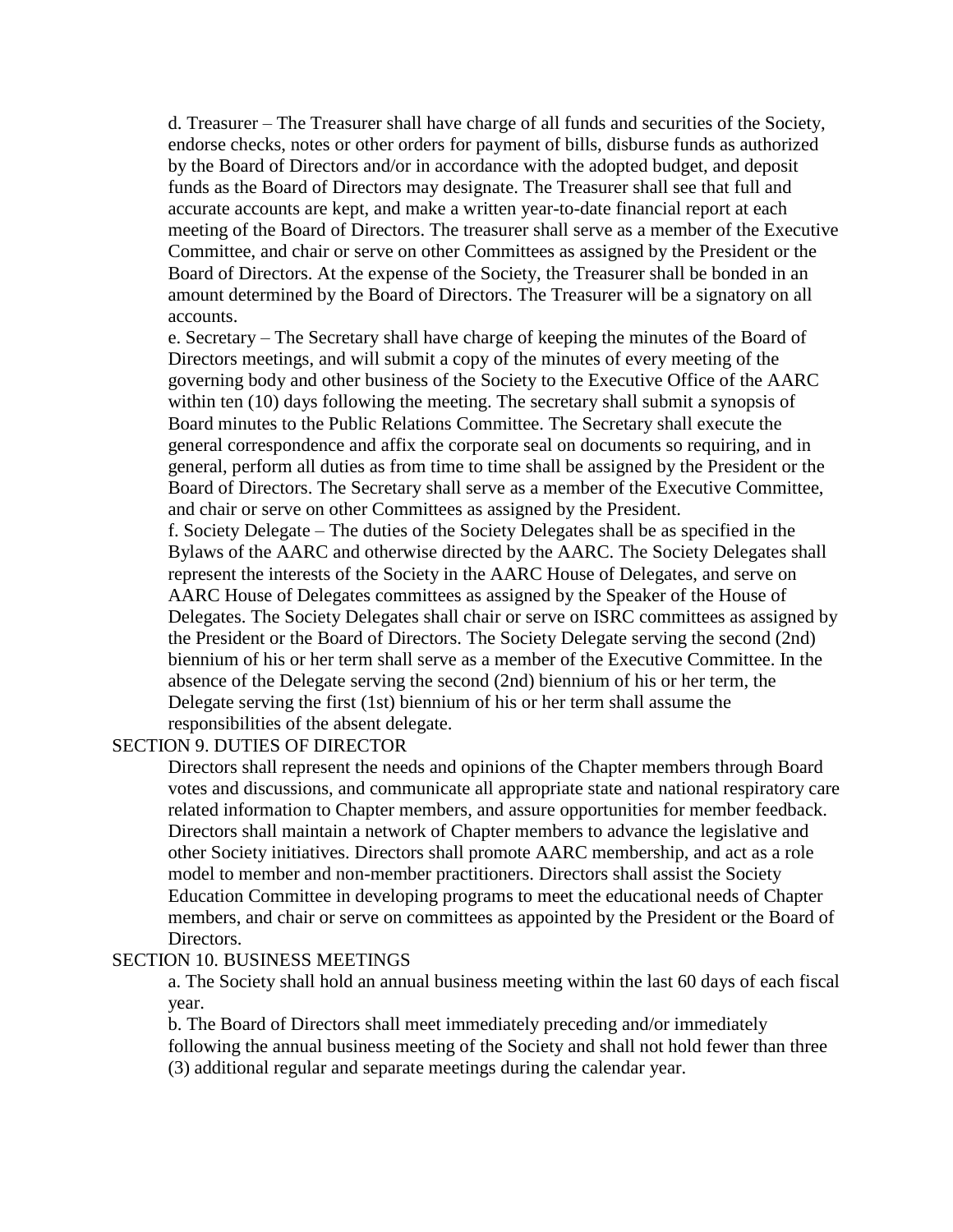c. Special meetings of the Board of Directors shall be called by the President at such times as the business of the Society shall require, or upon written request of at least fifty (50) percent of the members of the Board of Directors filed with the President and Secretary of the Society.

d. The date and place of business meetings shall be decided in advance by the Board of Directors. Notice of the time and place of business meetings shall be published in the Society newsletter and on the Society's Web Page. In the event of a major emergency the Board of Directors shall cancel the scheduled meeting, set a new date and place if feasible, or, if necessary, conduct the business by e-mail or electronic transmission, provided the material is sent in the same words to the voting membership of the Board of Directors.

e. The purpose of business meetings shall be to receive reports of officers and committees, and other business brought by the President or Board Members. In addition, the purpose of the annual business meeting shall be to receive the President's annual report, and certify the results of annual elections.

f. A majority of the voting Board of Directors shall constitute a quorum at any meeting of the Board. g. The rules contained in Robert's Rules of Order Revised shall govern whenever they are not in conflict with the Bylaws of the Society or the AARC. h. The fiscal year of this Society shall be from January 1 through December 31.

### SECTION 11. ELECTRONIC VOTE

Whenever, in the judgment of the Board of Directors, it is necessary to conduct business prior to the next scheduled meeting, the Board of Directors may conduct a vote by e-mail or electronic transmission, in accordance with the Board Policy on electronic voting. The question thus presented shall be decided by a majority of the votes received by the Secretary, provided that a majority of voting members of the Board of Directors submit votes.

#### ARTICLE VI SOCIETY MEDICAL ADVISOR

a. The Society shall have at least one (1) Medical Advisor who shall conform to Article X, Section 3 of the AARC Bylaws. The Medical Advisor(s) shall be appointed by the Society President and approved by the Board of Directors.

b. The Medical Advisor(s) shall be available to each Committee as an advisor and participate in Committee meetings as requested by the chairperson of the Committee. The Medical Advisor(s) participation on any Committee is without vote due to Associate membership status.

c. The Medical Advisor(s) shall not hold office in the Society or be chairperson of any Committees. The Medical Advisor is encouraged to be a member of the AARC. d. Duties of the Medical Advisor(s) include: 1. Attend Society business meetings; 2. Attend or send a qualified alternate to Society functions; 3. Assist in the selection and recruitment of speakers for educational programs; 4. Review state legislative activities concerned with respiratory care.

#### ARTICLE VII COMMITTEES

#### SECTION 1. STANDING COMMITTEES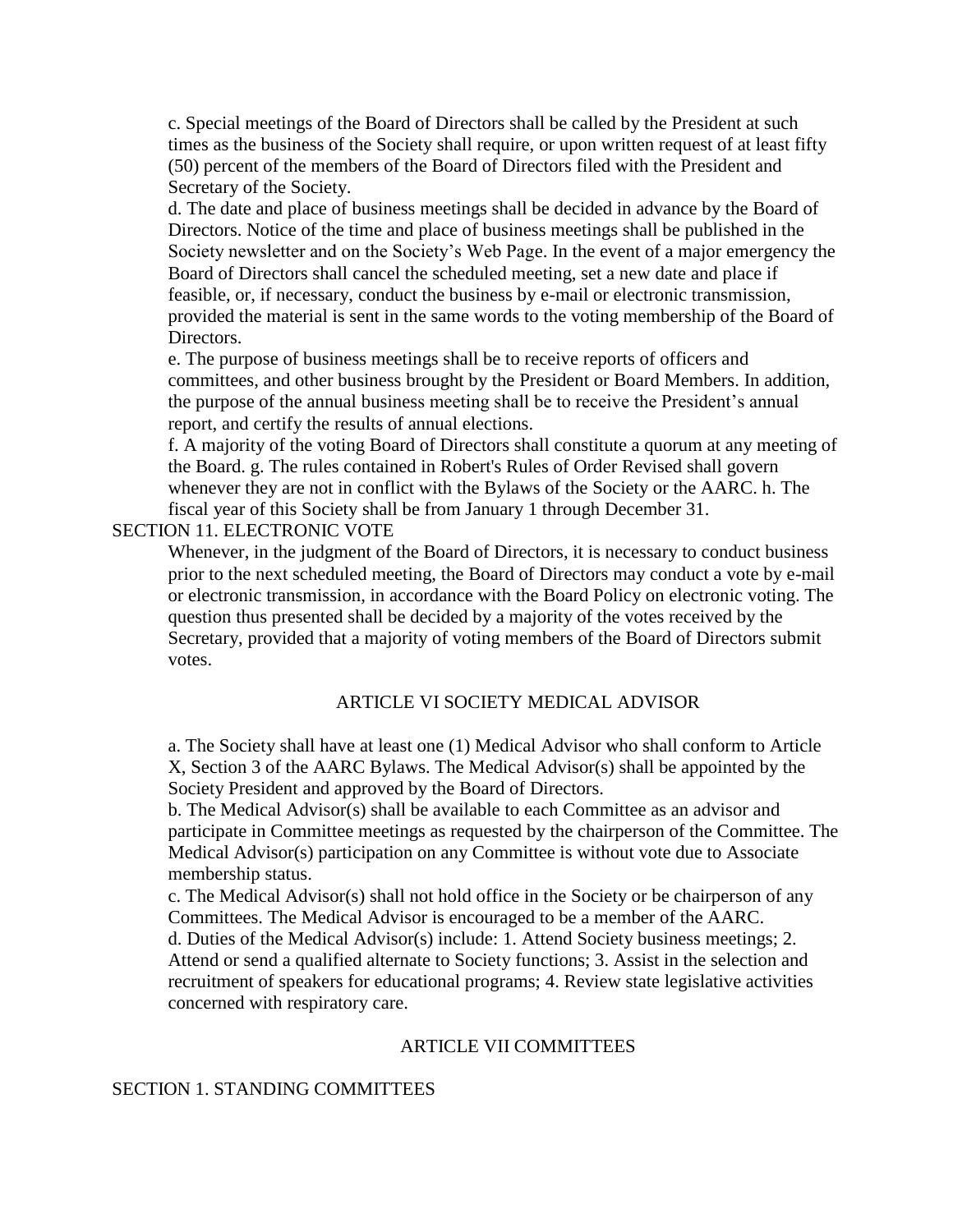The Standing Committees of the Society shall be: Executive, Government Affairs, Education, Public Relations, Nominations and Elections, and Strategic Planning, and Designated Events. With the exception of the Executive Committee and Nominations and Elections Committee, the Chairperson of each of these Committees shall be appointed by the President, subject to the approval of the Board of Directors, to serve for a term of one (1) year.

SECTION 2. SPECIAL COMMITTEES AND OTHER APPOINTMENTS

Special committees may be appointed by the President, subject to the approval of the Board of Directors.

## SECTION 3. COMMITTEE CHAIRPERSON'S DUTIES

a. The chairperson of each committee shall perform those duties specified by the President and the Board of Directors to carry out the strategic plan of the Society. b. The chairperson of each committee shall select and confer promptly with the members of the committee on work assignments.

c. The committee chairperson of the previous year shall serve as a member of each committee.

d. Non-members may be appointed as consultants to committees.

e. Each committee chairperson shall provide a written report of committee activities to the Board of Directors prior to each Board meeting.

f. Each committee chairperson requiring operating expenses shall submit a budget request for the next fiscal year to the President by November 30th .

## ARTICLE VIII DUTIES OF COMMITTEES

#### SECTION 1. EXECUTIVE COMMITTEE

a. This Committee shall be chaired by the President.

b. This Committee shall consist of the President, President-Elect or Immediate Past President, Secretary, Treasurer and Society Delegate serving the second (2nd) biennium of his/her term.

c. This Committee shall have the power to act for the Board of Directors between meetings of the Board of Directors; such actions shall be subject to ratification by the Board at its next meeting.

d. This Committee shall propose an annual budget for approval by the Board of Directors at the first scheduled meeting of the new Board.

e. This Committee shall receive and prepare all amendments to the Bylaws for

submission to the Board of Directors. The committee may also initiate such amendments. SECTION 2. GOVERNMENT AFFAIRS COMMITTEE

a. This Committee shall be chaired by a member of the Society.

b. This Committee shall be composed of ISRC members, preferably representing the various geographic areas of the state

c. This Committee shall monitor and report to the President and Board all state and federal legislative activities related to the profession of respiratory care, and health care professions outside the field of respiratory care that might impact the respiratory care profession.

d. This Committee shall direct all Society legislative activities related to respiratory care.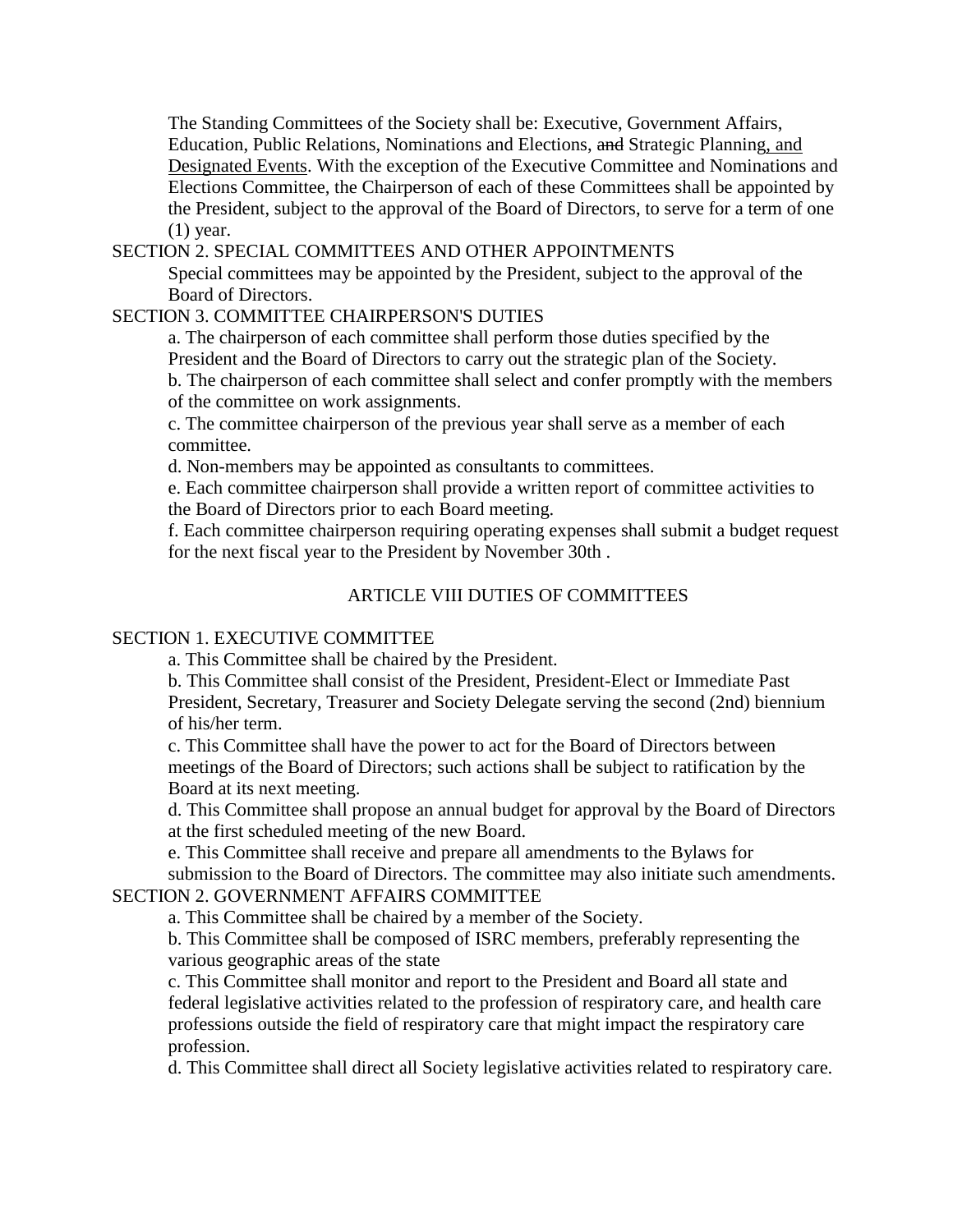e. This Committee shall review formal, written complaints against any individual Society member charged with any violation of the Society Bylaws or otherwise with any conduct deemed detrimental to the Society or the AARC. The committee shall conduct a review of the charges in accordance with established policies and procedures. Results of the Committee's review shall be passed on to the Board of Directors for final resolution. Complaints or inquiries may be referred to this Committee by the Judicial Committee of the AARC.

### SECTION 3. NOMINATIONS AND ELECTIONS COMMITTEE

a. This Committee shall be chaired by a member of the Board of Directors.

b. This Committee shall consist of at least four (4) members as approved by the Board of Directors (including the chairperson).

c. It shall be the duty of this Committee to make the critical appraisal of candidates to see that the nominations are in the best interests of the AARC and the Society through consideration of personal and professional qualifications and geographical representations as applicable.

d. This Committee shall prepare the ballot and conduct the election in accordance with Article IX for all elections held during the calendar year.

### SECTION 4. EDUCATION COMMITTEE

a. This Committee shall be chaired by a member of the Society.

b. This Committee shall consist of Society members experienced in program and education planning. It is desirable that one Director from each geographic chapter be a member of this committee. The Medical Advisor(s) or his or her designate will be a consultant member of this Committee.

c. It shall be the duty of this Committee to plan and execute educational programs, including the annual state seminar, and will act to assist the Directors in developing local and regional educational programs.

## SECTION 5. PUBLIC RELATIONS COMMITTEE

a. This Committee shall be chaired by a member of the Society.

b. It shall be the duty of this Committee to promote respiratory care and the Society to the public and other organizations, by overseeing the publication of the Society newsletter, maintain the Society web site on the Internet, and oversee the activities of the Respiratory Care Initiative student recruiting program.

c. This Committee shall recognize individuals and/or groups for their contributions or achievements in respiratory care or the Society through Society approved awards.

## SECTION 6. STRATEGIC PLANNING COMMITTEE

a. This Committee shall be chaired by a member of the Society.

b. This Committee shall consist of Society members including the President, President Elect or Past President, Society Delegate serving the final two years of his/her term at least two (2) Directors, and other Society members as deemed appropriate.

c. This Committee shall create a shared vision to promote the future of respiratory care and the Society, and assure that the Society's activities strive toward accomplishing the mission of the Society.

### SECTION 7. DESIGNATED EVENTS COMMITTEE

a. This Committee shall be chaired by a member of the Society.